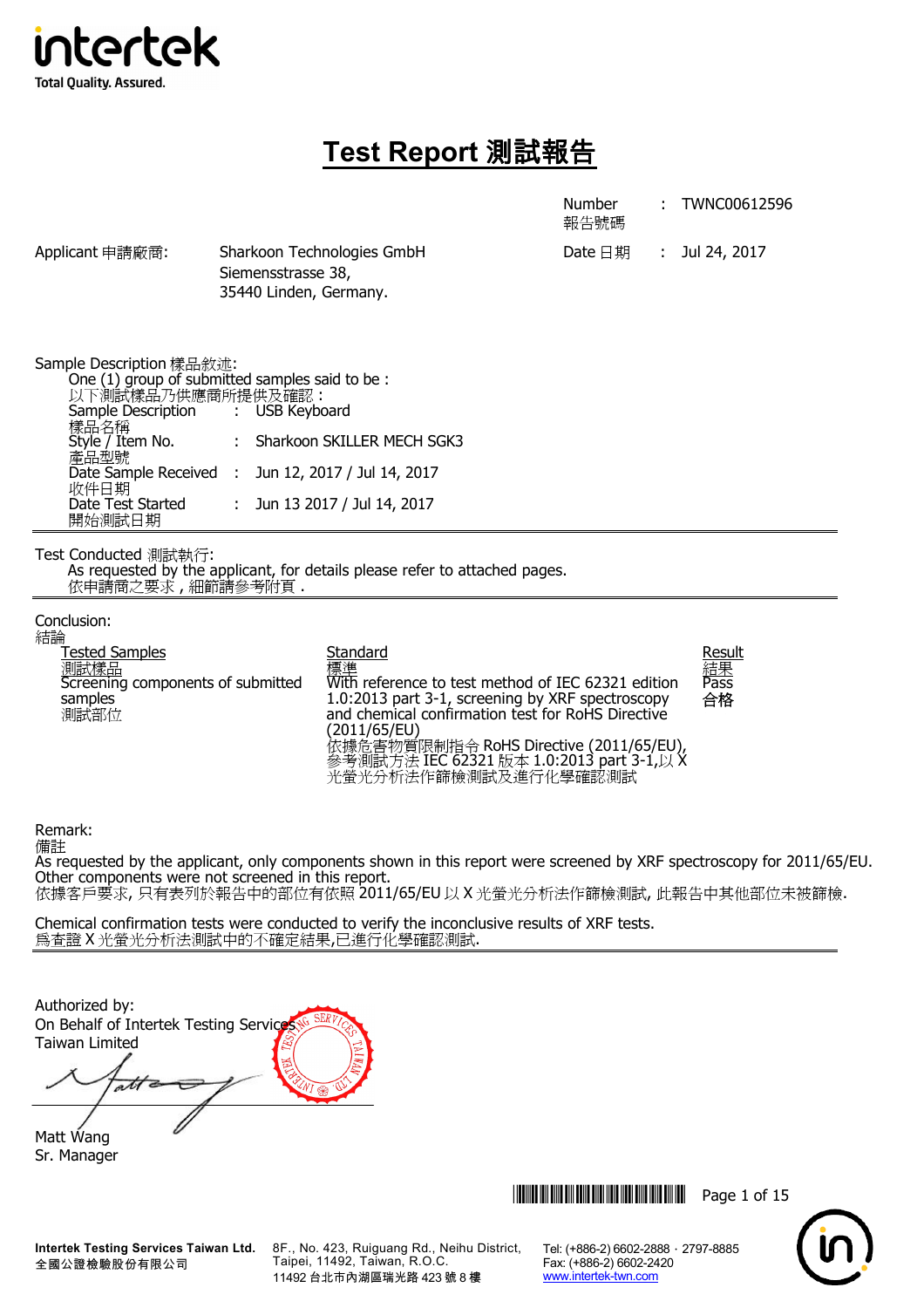

Test Conducted 測試內容 :

## XRF Screening Test

X 光螢光分析法篩檢測試

Contents of cadmium (Cd), lead (Pb), mercury (Hg), chromium (Cr) and bromine (Br) were measured by XRF spectroscopy. The further wet chemical tests will be conducted if necessary.

以 X 光螢光分析法進行鎘(Cd), 鉛(Pb), 汞(Hg), 鉻(Cr)與溴(Br) 的含量篩檢測試, 必要時會以化學測試進行確認。

Test Result Summary 測試結果:

|                |                                 | XRF screening |                         |                           | Chemical testing           |                                       |  |
|----------------|---------------------------------|---------------|-------------------------|---------------------------|----------------------------|---------------------------------------|--|
|                |                                 |               | X光螢光分析法篩檢測試             |                           | 化學測試                       |                                       |  |
|                | <b>Tested Component</b><br>測試部位 | Element<br>元素 | Result (ppm)<br>結果(ppm) | $Cr^{6+}$<br>六價鉻<br>(ppm) | Pb/Cd/Hg<br>鉛/鎘/汞<br>(ppm) | PBBs/PBDEs<br>多溴聯苯/多<br>溴聯苯醚<br>(ppm) |  |
|                |                                 | Cd            | <b>ND</b>               |                           |                            |                                       |  |
|                |                                 | Pb            | $\overline{278}$        |                           | --                         |                                       |  |
| $\mathbf{1}$   | Black metal plate               | Hg            | <b>ND</b>               |                           | $-$                        |                                       |  |
|                |                                 | Cr            | <b>ND</b>               | $-$                       |                            |                                       |  |
|                |                                 | Br            | <b>NA</b>               |                           |                            | $-$<br>$-$                            |  |
|                |                                 | Cd            | <b>ND</b>               |                           | $- -$                      |                                       |  |
|                |                                 | Pb            | <b>ND</b>               |                           | --                         |                                       |  |
|                |                                 | Hg            | <b>ND</b>               |                           | $- -$                      |                                       |  |
| $\overline{2}$ | Black/translucent plastic key   | Cr            | <b>ND</b>               | $\overline{\phantom{a}}$  |                            |                                       |  |
|                |                                 | Br            | <b>ND</b>               |                           |                            | $-$<br>$-$                            |  |
|                |                                 | Cd            | <b>ND</b>               |                           | $-$                        |                                       |  |
|                |                                 | Pb            | <b>ND</b>               |                           | $-$                        |                                       |  |
|                |                                 | Hg            | <b>ND</b>               |                           | $\overline{a}$             |                                       |  |
| $\overline{3}$ | Black plastic bottom            | Cr            | <b>ND</b>               | $-$                       |                            |                                       |  |
|                |                                 | Br            | <b>ND</b>               |                           |                            | $\overline{\phantom{a}}$              |  |
|                |                                 | Cd            | <b>ND</b>               |                           | $-$                        | --                                    |  |
|                |                                 | Pb            | <b>ND</b>               |                           | $-$                        |                                       |  |
|                |                                 | Hg            | <b>ND</b>               |                           | $-$                        |                                       |  |
| $\overline{4}$ | Black soft plastic pad          | Cr            | <b>ND</b>               | $\overline{\phantom{a}}$  |                            |                                       |  |
|                |                                 |               |                         |                           |                            | $- -$                                 |  |
|                |                                 | Br            | <b>ND</b>               |                           |                            | $-$                                   |  |
|                |                                 | Cd            | <b>ND</b>               |                           | $\overline{\phantom{a}}$   |                                       |  |
|                |                                 | Pb            | <b>ND</b>               |                           | --                         |                                       |  |
| 5              |                                 | Hg            | <b>ND</b>               |                           | $-$                        |                                       |  |
|                | Black plastic feet              | Cr            | <b>ND</b>               | --                        |                            |                                       |  |
|                |                                 | Br            | <b>ND</b>               |                           |                            | $- -$<br>--                           |  |
|                |                                 |               |                         |                           |                            |                                       |  |

\*THJ0612596\* Page 2 of 15



8F., No. 423, Ruiguang Rd., Neihu District, Taipei, 11492, Taiwan, R.O.C. 11492 台北市內湖區瑞光路 423 號 8 樓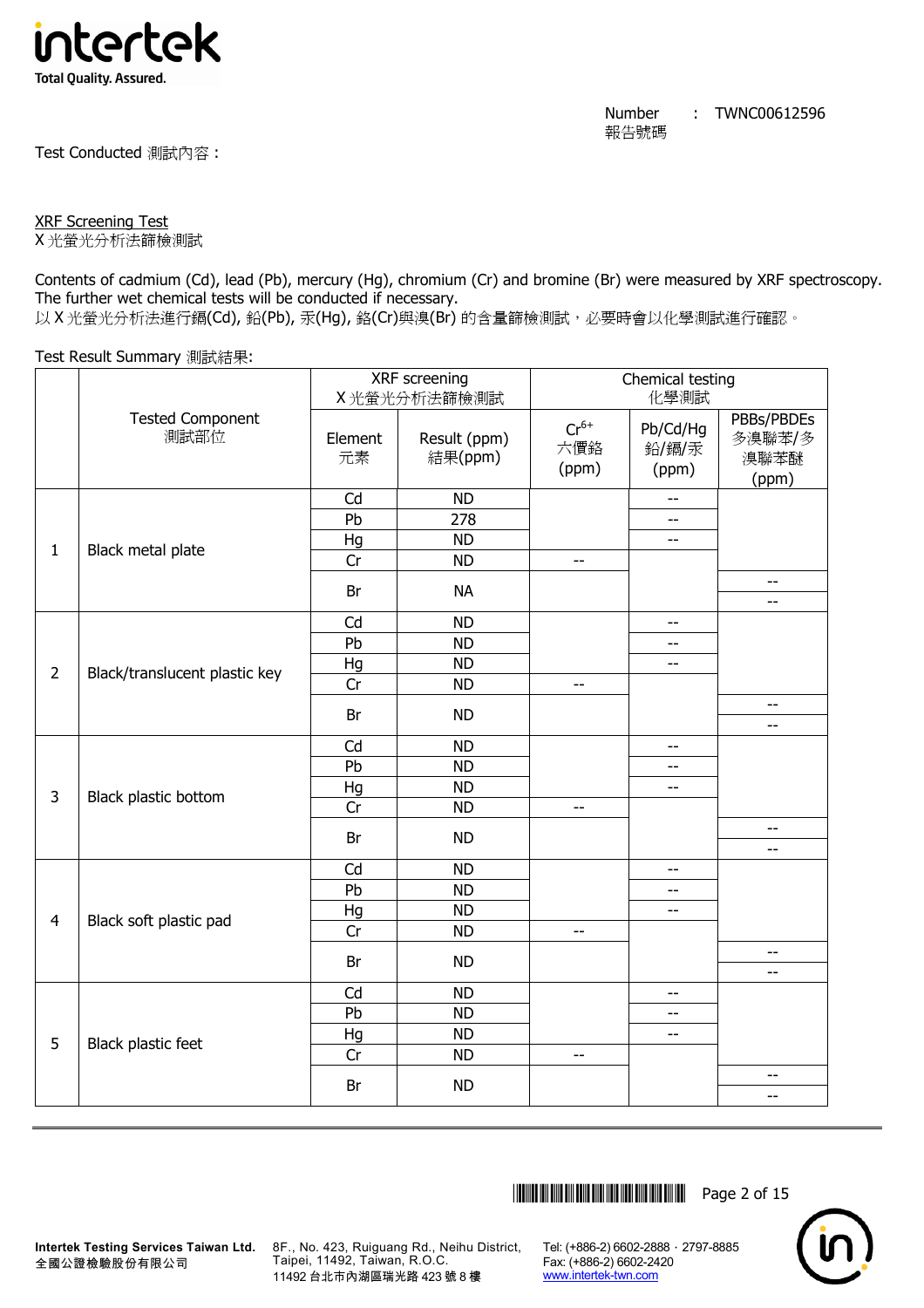

Test Conducted 測試內容 :

|                |                                 |               | XRF screening<br>X光螢光分析法篩檢測試 | Chemical testing<br>化學測試  |                            |                                       |
|----------------|---------------------------------|---------------|------------------------------|---------------------------|----------------------------|---------------------------------------|
|                | <b>Tested Component</b><br>測試部位 | Element<br>元素 | Result (ppm)<br>結果(ppm)      | $Cr^{6+}$<br>六價鉻<br>(ppm) | Pb/Cd/Hg<br>鉛/鎘/汞<br>(ppm) | PBBs/PBDEs<br>多溴聯苯/多<br>溴聯苯醚<br>(ppm) |
|                |                                 | Cd            | <b>ND</b>                    |                           | $\qquad \qquad -$          |                                       |
|                |                                 | Pb            | <b>ND</b>                    |                           | $-$                        |                                       |
| 6              | Transparent plastic indicator   | Hg            | <b>ND</b>                    |                           | --                         |                                       |
|                |                                 | Cr            | <b>ND</b>                    | $-$                       |                            |                                       |
|                |                                 | Br            | <b>ND</b>                    |                           |                            | --<br>$- -$                           |
|                |                                 | Cd            | <b>ND</b>                    |                           | $\overline{\phantom{m}}$   |                                       |
|                |                                 | Pb            | <b>ND</b>                    |                           | --                         |                                       |
|                |                                 | Hg            | <b>ND</b>                    |                           | $\overline{\phantom{a}}$   |                                       |
| $\overline{7}$ | <b>Black metal screw</b>        | Cr            | 1506                         | Negative                  |                            |                                       |
|                |                                 | Br            | <b>NA</b>                    |                           |                            | $- -$<br>--                           |
|                |                                 | Cd            | <b>ND</b>                    |                           | $-$                        |                                       |
|                |                                 | Pb            | <b>ND</b>                    |                           | $-$                        |                                       |
|                |                                 | Hg            | <b>ND</b>                    |                           | --                         |                                       |
| 8              | Black plastic cable block       | Cr            | <b>ND</b>                    | --                        |                            |                                       |
|                |                                 |               |                              |                           |                            | $-$                                   |
|                |                                 | Br            | <b>ND</b>                    |                           |                            | --                                    |
|                |                                 | Cd            | <b>ND</b>                    |                           | $-$                        |                                       |
|                |                                 | Pb            | <b>ND</b>                    |                           | --                         |                                       |
| 9              |                                 | Hg            | <b>ND</b>                    |                           | $\overline{\phantom{a}}$   |                                       |
|                | Black plastic frame             | Cr            | <b>ND</b>                    | $-$                       |                            |                                       |
|                |                                 | Br            | <b>ND</b>                    |                           |                            | --                                    |
|                |                                 | Cd            | <b>ND</b>                    |                           | $-$                        | --                                    |
|                |                                 | Pb            | <b>ND</b>                    |                           | $\overline{\phantom{m}}$   |                                       |
|                |                                 | Hg            | <b>ND</b>                    |                           | $-$                        |                                       |
| 10             | Black plastic stand             | Cr            | <b>ND</b>                    | --                        |                            |                                       |
|                |                                 |               |                              |                           |                            | --                                    |
|                |                                 | Br            | <b>ND</b>                    |                           |                            | --                                    |
|                |                                 | Cd            | <b>ND</b>                    |                           | $\qquad \qquad -$          |                                       |
|                |                                 | Pb            | <b>ND</b>                    |                           | --                         |                                       |
| 11             |                                 | Hg            | <b>ND</b>                    |                           | --                         |                                       |
|                | Black plastic blue key frame    | Cr            | <b>ND</b>                    | $-$                       |                            |                                       |
|                |                                 | Br            | <b>ND</b>                    |                           |                            | --<br>--                              |
|                |                                 |               |                              |                           |                            |                                       |

\*THJ0612596\* Page 3 of 15



**Intertek Testing Services Taiwan Ltd.** 8F., No. 423, Ruiguang Rd., Neihu District, Taipei, 11492, Taiwan, R.O.C. 11492 台北市內湖區瑞光路 423 號 8 樓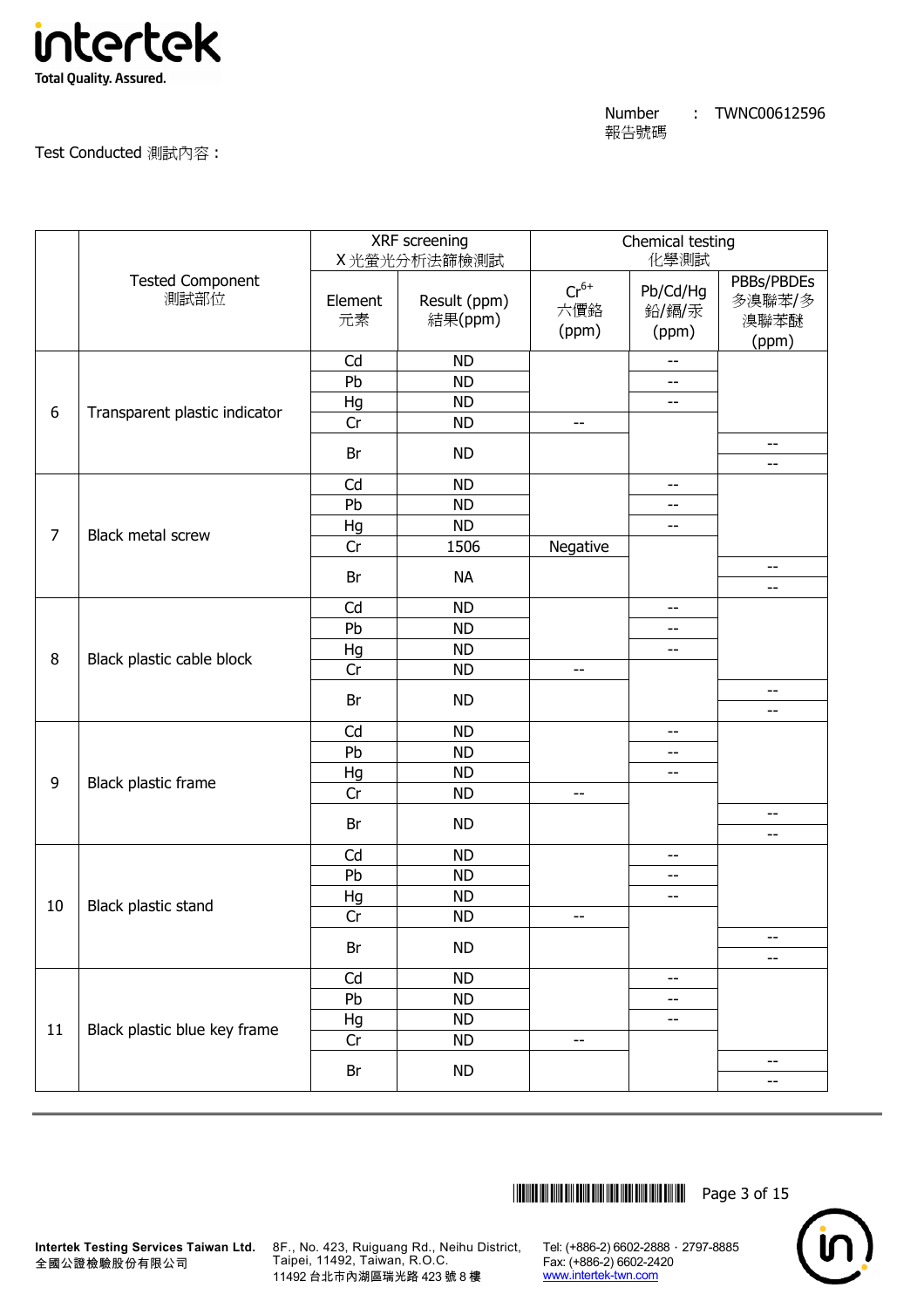

Test Conducted 測試內容 :

|    |                                 | XRF screening<br>X光螢光分析法篩檢測試 |                         | Chemical testing<br>化學測試  |                            |                                       |
|----|---------------------------------|------------------------------|-------------------------|---------------------------|----------------------------|---------------------------------------|
|    | <b>Tested Component</b><br>測試部位 | Element<br>元素                | Result (ppm)<br>結果(ppm) | $Cr^{6+}$<br>六價鉻<br>(ppm) | Pb/Cd/Hg<br>鉛/鎘/汞<br>(ppm) | PBBs/PBDEs<br>多溴聯苯/多<br>溴聯苯醚<br>(ppm) |
|    |                                 | Cd                           | <b>ND</b>               |                           | $-$                        |                                       |
|    |                                 | Pb                           | <b>ND</b>               |                           | $-$                        |                                       |
| 12 | Blue plastic key                | Hg                           | <b>ND</b>               |                           | --                         |                                       |
|    |                                 | Cr                           | <b>ND</b>               | $\overline{\phantom{a}}$  |                            |                                       |
|    |                                 | Br                           | <b>ND</b>               |                           |                            | --<br>--                              |
|    |                                 | Cd                           | <b>ND</b>               |                           | $\overline{\phantom{m}}$   |                                       |
|    |                                 | Pb                           | <b>ND</b>               |                           | --                         |                                       |
|    |                                 | Hg                           | <b>ND</b>               |                           | $-$                        |                                       |
| 13 | Transparent plastic key frame   | Cr                           | <b>ND</b>               | $-$                       |                            |                                       |
|    |                                 | Br                           | <b>ND</b>               |                           |                            | $-$                                   |
|    |                                 |                              |                         |                           |                            | --                                    |
|    |                                 | Cd                           | <b>ND</b>               |                           | $-$                        |                                       |
|    |                                 | Pb                           | 425                     |                           | --                         |                                       |
| 14 |                                 | Hg                           | <b>ND</b>               |                           | --                         |                                       |
|    | Silvery metal spring            | Cr                           | 149509                  | Negative                  |                            |                                       |
|    |                                 | Br                           | <b>NA</b>               |                           |                            | $\qquad \qquad -$<br>--               |
|    |                                 | Cd                           | <b>ND</b>               |                           | $\qquad \qquad -$          |                                       |
|    |                                 | Pb                           | <b>ND</b>               |                           | --                         |                                       |
|    |                                 | Hg                           | <b>ND</b>               |                           | $\overline{\phantom{m}}$   |                                       |
| 15 | Silvery metal contact           | Cr                           | <b>ND</b>               | $- -$                     |                            |                                       |
|    |                                 | Br                           | <b>NA</b>               |                           |                            | --<br>--                              |
|    |                                 | Cd                           | <b>ND</b>               |                           | $-$                        |                                       |
|    |                                 | Pb                           | <b>ND</b>               |                           | $ -$                       |                                       |
|    |                                 | Hg                           | <b>ND</b>               |                           | --                         |                                       |
| 16 | Coppery metal contact           | Cr                           | <b>ND</b>               | --                        |                            |                                       |
|    |                                 | Br                           | <b>NA</b>               |                           |                            | $\qquad \qquad -$                     |
|    |                                 |                              |                         |                           |                            | --                                    |
|    |                                 | Cd                           | <b>ND</b>               |                           | $\overline{\phantom{m}}$   |                                       |
|    |                                 | Pb                           | <b>ND</b>               |                           | --                         |                                       |
| 17 | Silvery metal support pin       | Hg                           | <b>ND</b>               |                           | $\overline{\phantom{a}}$   |                                       |
|    |                                 | Cr                           | 310                     | $-$                       |                            |                                       |
|    |                                 | Br                           | <b>NA</b>               |                           |                            | --<br>$\overline{\phantom{m}}$        |
|    |                                 |                              |                         |                           |                            |                                       |

\*THJ0612596\* Page 4 of 15



**Intertek Testing Services Taiwan Ltd.** 8F., No. 423, Ruiguang Rd., Neihu District, Taipei, 11492, Taiwan, R.O.C. 11492 台北市內湖區瑞光路 423 號 8 樓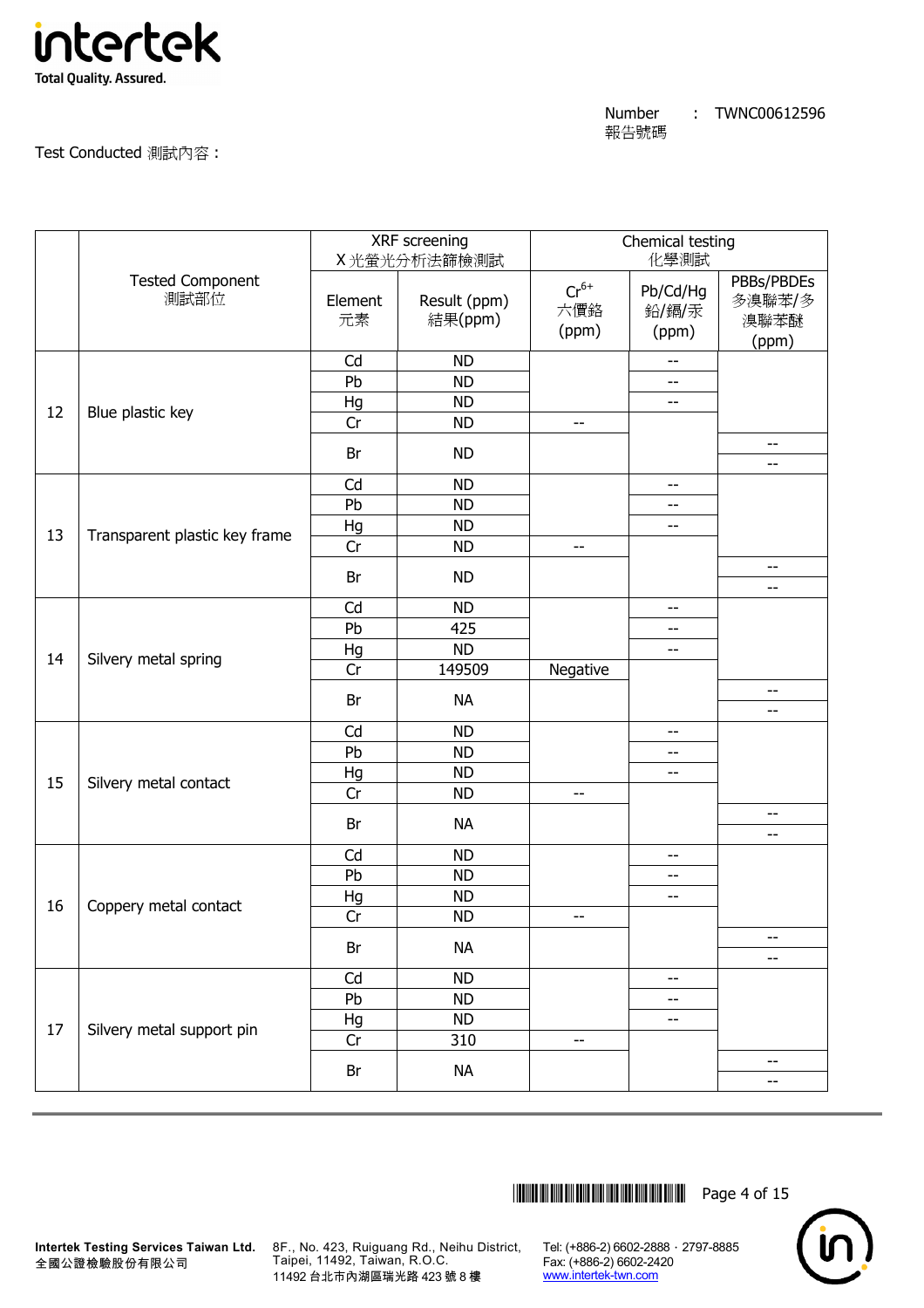

Test Conducted 測試內容 :

|    |                                 | XRF screening<br>X光螢光分析法篩檢測試 |                         | Chemical testing<br>化學測試  |                            |                                       |
|----|---------------------------------|------------------------------|-------------------------|---------------------------|----------------------------|---------------------------------------|
|    | <b>Tested Component</b><br>測試部位 | Element<br>元素                | Result (ppm)<br>結果(ppm) | $Cr^{6+}$<br>六價鉻<br>(ppm) | Pb/Cd/Hg<br>鉛/鎘/汞<br>(ppm) | PBBs/PBDEs<br>多溴聯苯/多<br>溴聯苯醚<br>(ppm) |
|    |                                 | Cd                           | $-$                     |                           | <b>ND</b>                  |                                       |
|    | PCBA (key board) [The all       | Pb                           | --                      |                           | 18                         |                                       |
| 18 | tested components were          | Hg                           | --                      |                           | <b>ND</b>                  |                                       |
|    | excluded]                       | Cr                           | --                      | <b>ND</b>                 |                            |                                       |
|    |                                 | Br                           | --                      |                           |                            | PBBs: ND<br>PBDEs: ND                 |
|    |                                 | Cd                           | <b>ND</b>               |                           | $\overline{\phantom{a}}$   |                                       |
|    |                                 | Pb                           | <b>ND</b>               |                           | $-$                        |                                       |
| 19 | Connector - beige plastic       | Hg                           | <b>ND</b>               |                           | $\overline{\phantom{a}}$   |                                       |
|    | socket                          | Cr                           | <b>ND</b>               | $-\!$ $\!-$               |                            |                                       |
|    |                                 | Br                           | 95067                   |                           |                            | PBBs: ND<br>PBDEs: ND                 |
|    |                                 | Cd                           | <b>ND</b>               |                           | $-$                        |                                       |
|    |                                 | Pb                           | 341                     |                           | --                         |                                       |
| 20 |                                 | Hg                           | <b>ND</b>               |                           | --                         |                                       |
|    | Connector - silvery metal pin   | Cr                           | <b>ND</b>               | $-\!$ $\!-$               |                            |                                       |
|    |                                 | Br                           | <b>NA</b>               |                           |                            | --<br>--                              |
|    |                                 | Cd                           | <b>ND</b>               |                           | $-$                        |                                       |
|    |                                 | Pb                           | <b>ND</b>               |                           | --                         |                                       |
|    |                                 | Hg                           | <b>ND</b>               |                           | --                         |                                       |
| 21 | LED - translucent molding part  | Cr                           | <b>ND</b>               | --                        |                            |                                       |
|    |                                 | Br                           | <b>ND</b>               |                           |                            | --<br>--                              |
|    |                                 | Cd                           | <b>ND</b>               |                           | $\overline{\phantom{a}}$   |                                       |
|    |                                 | Pb                           | <b>ND</b>               |                           | $\overline{\phantom{m}}$   |                                       |
| 22 | SMD LED - green/clear           | Hg                           | <b>ND</b>               |                           | --                         |                                       |
|    | molding part                    | Cr                           | <b>ND</b>               | --                        |                            |                                       |
|    |                                 | Br                           | <b>ND</b>               |                           |                            | --<br>--                              |
|    |                                 | Cd                           | <b>ND</b>               |                           | --                         |                                       |
|    |                                 | Pb                           | <b>ND</b>               |                           | --                         |                                       |
|    |                                 | Hg                           | <b>ND</b>               |                           | --                         |                                       |
| 23 | Chip - black molding part       | Cr                           | <b>ND</b>               | $-\,$ $-$                 |                            |                                       |
|    |                                 | Br                           | <b>ND</b>               |                           |                            | --<br>--                              |
|    |                                 |                              |                         |                           |                            |                                       |

\*THJ0612596\* Page 5 of 15



全國公證檢驗股份有限公司

**Intertek Testing Services Taiwan Ltd.** 8F., No. 423, Ruiguang Rd., Neihu District, Taipei, 11492, Taiwan, R.O.C. 11492 台北市內湖區瑞光路 423 號 8 樓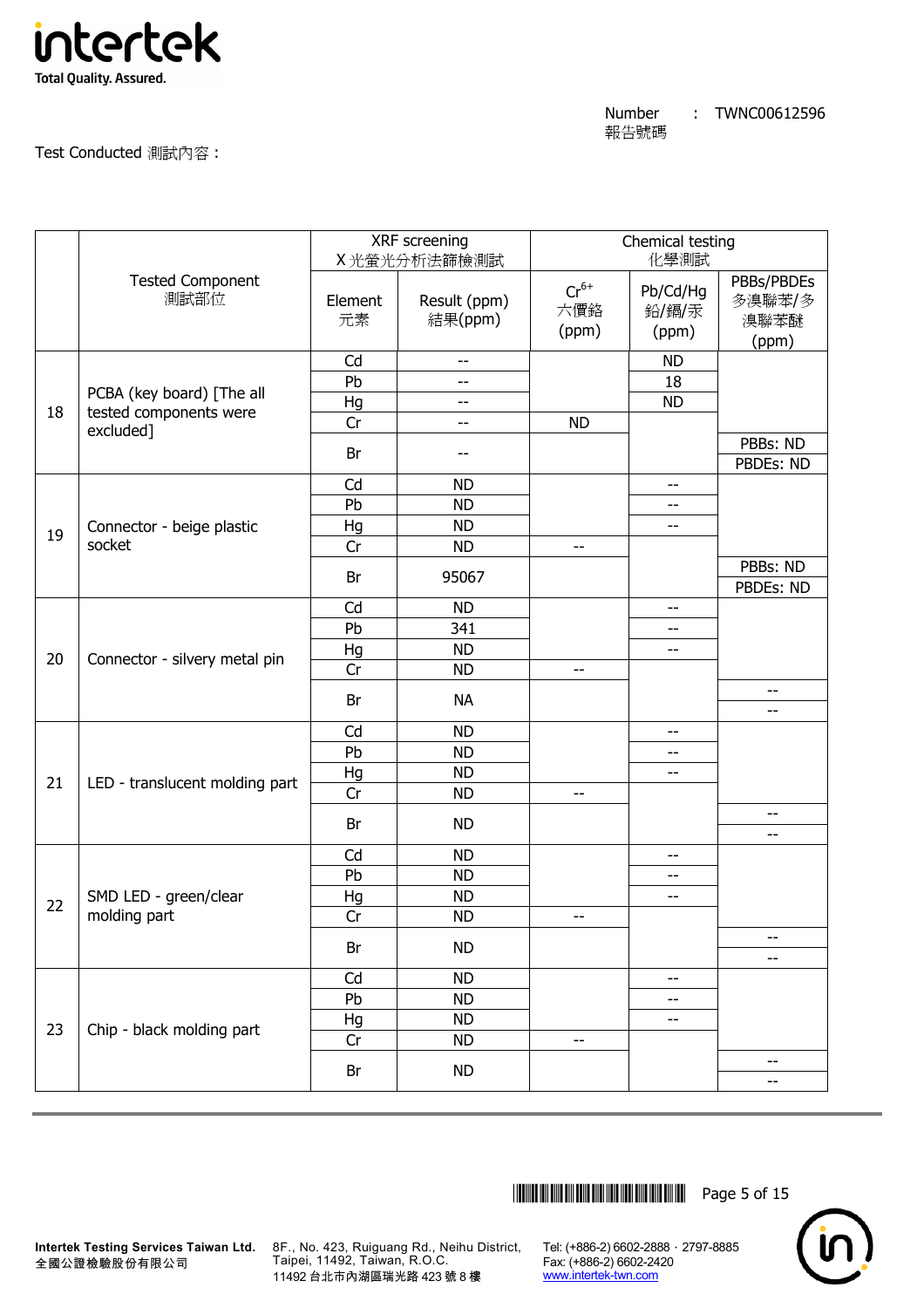

Test Conducted 測試內容 :

|    |                                 |               | XRF screening<br>X光螢光分析法篩檢測試 |                           | Chemical testing<br>化學測試   |                                       |  |
|----|---------------------------------|---------------|------------------------------|---------------------------|----------------------------|---------------------------------------|--|
|    | <b>Tested Component</b><br>測試部位 | Element<br>元素 | Result (ppm)<br>結果(ppm)      | $Cr^{6+}$<br>六價鉻<br>(ppm) | Pb/Cd/Hg<br>鉛/鎘/汞<br>(ppm) | PBBs/PBDEs<br>多溴聯苯/多<br>溴聯苯醚<br>(ppm) |  |
|    |                                 | Cd            | <b>ND</b>                    |                           | $\overline{\phantom{a}}$   |                                       |  |
|    |                                 | Pb            | <b>ND</b>                    |                           | $-$                        |                                       |  |
| 24 | Chip - silvery metal pin        | Hg            | <b>ND</b>                    |                           | $\overline{\phantom{a}}$   |                                       |  |
|    |                                 | Cr            | <b>ND</b>                    | $\overline{\phantom{m}}$  |                            |                                       |  |
|    |                                 | Br            | <b>NA</b>                    |                           |                            | --<br>$- -$                           |  |
|    |                                 | Cd            | <b>ND</b>                    |                           | $\overline{\phantom{a}}$   |                                       |  |
|    |                                 | Pb            | <b>ND</b>                    |                           | $\overline{\phantom{m}}$   |                                       |  |
| 25 |                                 | Hg            | <b>ND</b>                    |                           | $\overline{\phantom{m}}$   |                                       |  |
|    | SMD - black molding part        | Cr            | <b>ND</b>                    | --                        |                            |                                       |  |
|    |                                 | Br            | <b>ND</b>                    |                           |                            | $\overline{\phantom{m}}$<br>--        |  |
|    |                                 | Cd            | <b>ND</b>                    |                           | $-$                        |                                       |  |
|    |                                 | Pb            | <b>ND</b>                    |                           | $- -$                      |                                       |  |
|    |                                 | Hg            | <b>ND</b>                    |                           | $\overline{\phantom{m}}$   |                                       |  |
| 26 | Silvery metal screw             | Cr            | <b>ND</b>                    | $- -$                     |                            |                                       |  |
|    |                                 | Br            | <b>NA</b>                    |                           |                            | --<br>$- -$                           |  |
|    |                                 | Cd            | <b>ND</b>                    |                           | $\overline{\phantom{a}}$   |                                       |  |
|    |                                 | Pb            | <b>ND</b>                    |                           | $-$                        |                                       |  |
|    | Connector - white plastic       | Hg            | <b>ND</b>                    |                           | $\overline{\phantom{m}}$   |                                       |  |
| 27 | socket                          | Cr            | <b>ND</b>                    | $-$                       |                            |                                       |  |
|    |                                 |               |                              |                           |                            | --                                    |  |
|    |                                 | Br            | <b>ND</b>                    |                           |                            | --                                    |  |
|    |                                 | Cd            | <b>ND</b>                    |                           | $\overline{\phantom{m}}$   |                                       |  |
|    |                                 | Pb            | <b>ND</b>                    |                           | $\overline{\phantom{m}}$   |                                       |  |
|    |                                 | Hg            | <b>ND</b>                    |                           | $- -$                      |                                       |  |
| 28 | Connector - silvery metal pin   | Cr            | <b>ND</b>                    | --                        |                            |                                       |  |
|    |                                 | Br            | <b>NA</b>                    |                           |                            | --<br>$-$                             |  |
|    |                                 | Cd            | <b>ND</b>                    |                           | $\overline{\phantom{a}}$   |                                       |  |
|    |                                 | Pb            | <b>ND</b>                    |                           | --                         |                                       |  |
|    |                                 | Hg            | <b>ND</b>                    |                           | --                         |                                       |  |
| 29 | White cable jacket              | Cr            | <b>ND</b>                    | $-\, -$                   |                            |                                       |  |
|    |                                 | Br            | <b>ND</b>                    |                           |                            | --                                    |  |
|    |                                 |               |                              |                           |                            | --                                    |  |

\*THJ0612596\* Page 6 of 15



**Intertek Testing Services Taiwan Ltd.** 8F., No. 423, Ruiguang Rd., Neihu District, Taipei, 11492, Taiwan, R.O.C. 11492 台北市內湖區瑞光路 423 號 8 樓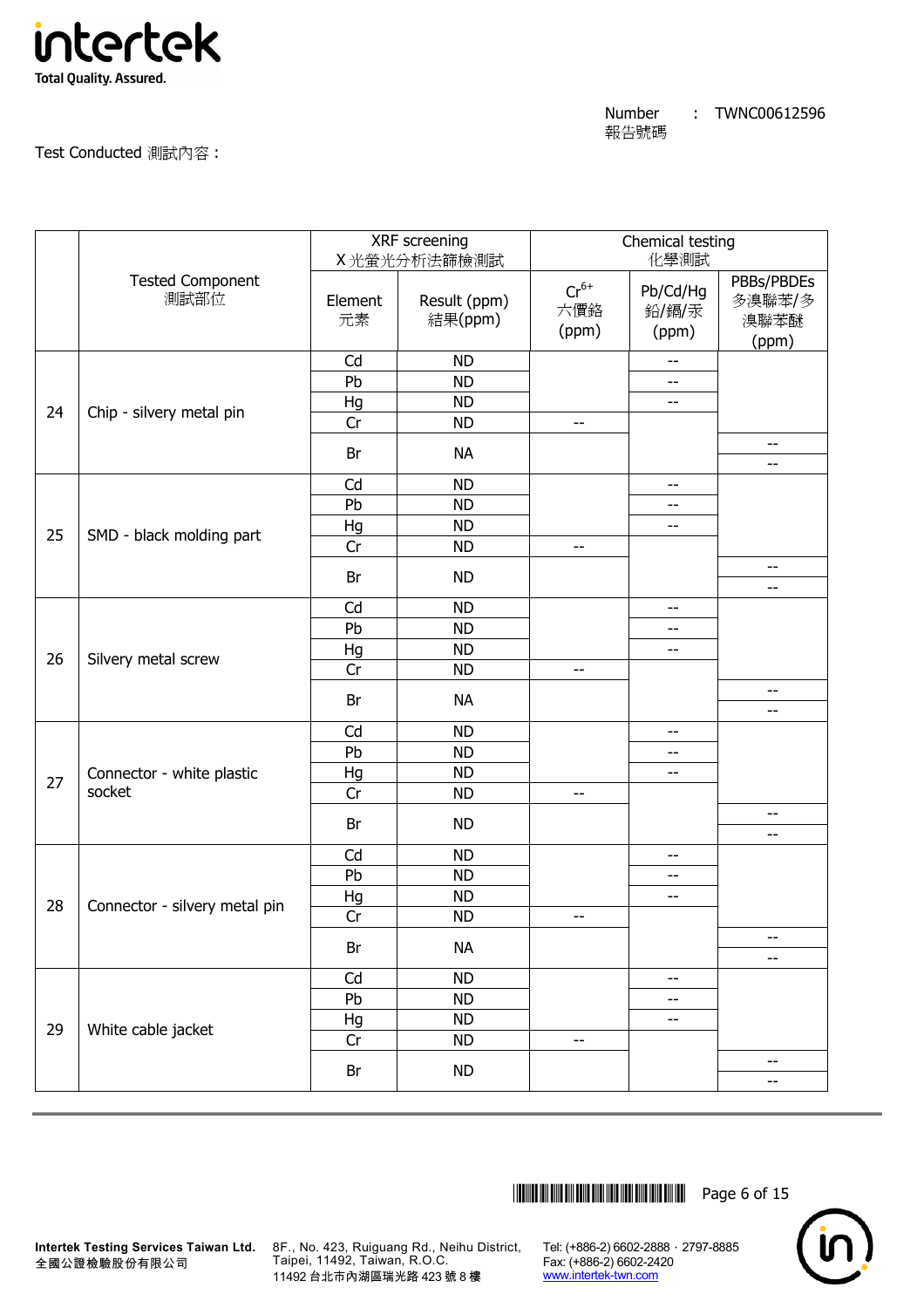

Test Conducted 測試內容 :

|    |                                 | XRF screening<br>X光螢光分析法篩檢測試 |                         | Chemical testing<br>化學測試  |                            |                                       |
|----|---------------------------------|------------------------------|-------------------------|---------------------------|----------------------------|---------------------------------------|
|    | <b>Tested Component</b><br>測試部位 | Element<br>元素                | Result (ppm)<br>結果(ppm) | $Cr^{6+}$<br>六價鉻<br>(ppm) | Pb/Cd/Hg<br>鉛/鎘/汞<br>(ppm) | PBBs/PBDEs<br>多溴聯苯/多<br>溴聯苯醚<br>(ppm) |
|    |                                 | Cd                           | <b>ND</b>               |                           | $-$                        |                                       |
|    |                                 | Pb                           | <b>ND</b>               |                           | $-$                        |                                       |
| 30 | Green cable jacket              | Hg                           | <b>ND</b>               |                           | --                         |                                       |
|    |                                 | Cr                           | <b>ND</b>               | $\overline{\phantom{a}}$  |                            |                                       |
|    |                                 | Br                           | <b>ND</b>               |                           |                            | $\qquad \qquad -$<br>--               |
|    |                                 | Cd                           | <b>ND</b>               |                           | $- -$                      |                                       |
|    |                                 | Pb                           | <b>ND</b>               |                           | --                         |                                       |
|    |                                 | Hg                           | <b>ND</b>               |                           | $-$                        |                                       |
| 31 | Red cable jacket                | Cr                           | <b>ND</b>               | $-$                       |                            |                                       |
|    |                                 | Br                           | <b>ND</b>               |                           |                            | $- -$<br>--                           |
|    |                                 | Cd                           | <b>ND</b>               |                           | --                         |                                       |
|    |                                 | Pb                           | <b>ND</b>               |                           | $-$                        |                                       |
|    |                                 | Hg                           | <b>ND</b>               |                           | --                         |                                       |
| 32 | Black cable jacket              | Cr                           | <b>ND</b>               | $- -$                     |                            |                                       |
|    |                                 |                              |                         |                           |                            | --                                    |
|    |                                 | Br                           | <b>ND</b>               |                           |                            | --                                    |
|    |                                 | Cd                           | <b>ND</b>               |                           | $\overline{\phantom{m}}$   |                                       |
|    |                                 | Pb                           | 338                     |                           | --                         |                                       |
| 33 |                                 | Hg                           | <b>ND</b>               |                           | $\overline{\phantom{m}}$   |                                       |
|    | Silvery metal wire              | Cr                           | <b>ND</b>               | $\overline{\phantom{a}}$  |                            |                                       |
|    |                                 | Br                           | <b>NA</b>               |                           |                            | --<br>--                              |
|    |                                 | Cd                           | <b>ND</b>               |                           | $-$                        |                                       |
|    |                                 | Pb                           | <b>ND</b>               |                           | $ -$                       |                                       |
|    |                                 | Hg                           | <b>ND</b>               |                           | --                         |                                       |
| 34 | Black heat shrink tube          | Cr                           | <b>ND</b>               | --                        |                            |                                       |
|    |                                 | Br                           | <b>ND</b>               |                           |                            | $\qquad \qquad -$                     |
|    |                                 |                              |                         |                           |                            | --                                    |
|    |                                 | Cd<br>Pb                     | <b>ND</b><br><b>ND</b>  |                           | $\overline{\phantom{m}}$   |                                       |
|    |                                 |                              |                         |                           | $\qquad \qquad -$          |                                       |
| 35 | Black plastic core housing      | Hg<br>Cr                     | <b>ND</b><br><b>ND</b>  | $-$                       | $\overline{\phantom{m}}$   |                                       |
|    |                                 |                              |                         |                           |                            | --                                    |
|    |                                 | Br                           | ND                      |                           |                            | --                                    |
|    |                                 |                              |                         |                           |                            |                                       |

\*THJ0612596\* Page 7 of 15



**Intertek Testing Services Taiwan Ltd.** 8F., No. 423, Ruiguang Rd., Neihu District, Taipei, 11492, Taiwan, R.O.C. 11492 台北市內湖區瑞光路 423 號 8 樓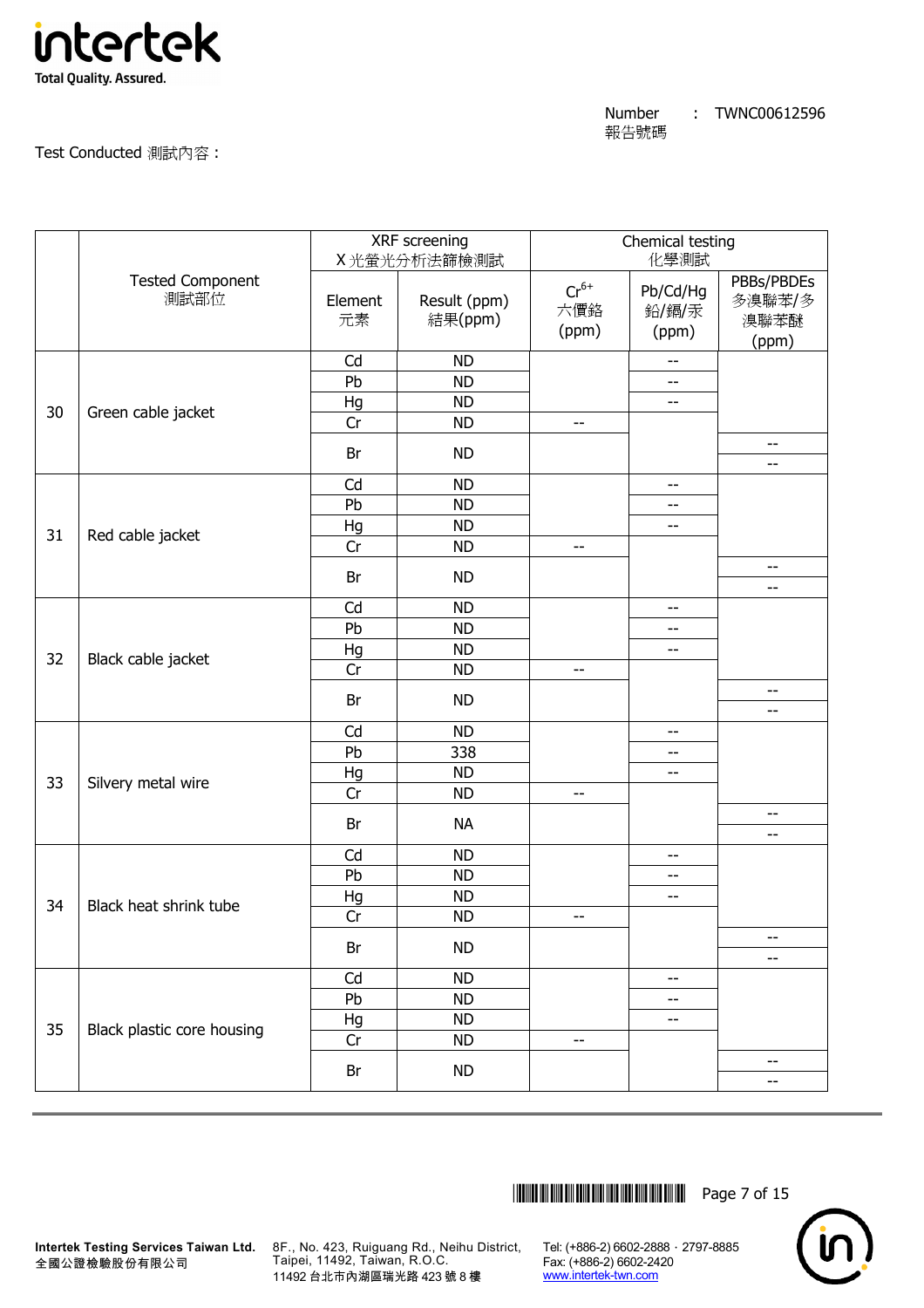

Test Conducted 測試內容 :

| <b>Tested Component</b><br>PBBs/PBDEs<br>$Cr^{6+}$<br>Pb/Cd/Hg<br>測試部位<br>Result (ppm)<br>多溴聯苯/多<br>Element<br>六價鉻<br>鉛/鎘/汞<br>元素<br>結果(ppm)<br>溴聯苯醚<br>(ppm)<br>(ppm)<br>(ppm)<br>Cd<br><b>ND</b><br>$\overline{\phantom{m}}$<br>Pb<br><b>ND</b><br>$-$<br><b>ND</b><br>Hg<br>--<br>36<br>Black core ring<br>Cr<br><b>ND</b><br>$-$<br>--<br>Br<br><b>ND</b><br>$- -$<br>Cd<br><b>ND</b><br>$\qquad \qquad -$<br>Pb<br><b>ND</b><br>$-$<br>Hg<br><b>ND</b><br>$\overline{\phantom{a}}$<br>37<br>Black fabric cable insulator<br>Cr<br><b>ND</b><br>$-$<br>$- -$<br><b>ND</b><br>Br<br>--<br>Cd<br><b>ND</b><br>$-$<br>Pb<br><b>ND</b><br>$-$<br>Hg<br><b>ND</b><br>$-$<br>38<br>Black plastic cable insulator<br>Cr<br><b>ND</b><br>$-$<br>$-$<br>Br<br><b>ND</b><br>--<br>Cd<br><b>ND</b><br>$-$<br>Pb<br><b>ND</b><br>--<br>Hg<br><b>ND</b><br>Translucent plastic side of<br>$\overline{\phantom{a}}$<br>39<br>Velcro<br>Cr<br><b>ND</b><br>$-$<br>$-$<br>Br<br><b>ND</b><br>--<br>Cd<br><b>ND</b><br>$-$<br>Pb<br><b>ND</b><br>$\overline{\phantom{m}}$<br><b>ND</b><br>Hg<br>$-$<br>40<br>Black fabric pile side of Velcro<br>Cr<br><b>ND</b><br>--<br>--<br>Br<br><b>ND</b><br>--<br>Cd<br><b>ND</b><br>$\qquad \qquad -$<br>Pb<br><b>ND</b><br>--<br>USB plug - black strain relief<br>Hg<br>ND<br>$\overline{\phantom{m}}$<br>41<br>hood<br>Cr<br><b>ND</b><br>$\overline{\phantom{m}}$<br>$- -$<br><b>ND</b><br>Br<br>-- |  | XRF screening<br>X光螢光分析法篩檢測試 | Chemical testing<br>化學測試 |  |  |
|------------------------------------------------------------------------------------------------------------------------------------------------------------------------------------------------------------------------------------------------------------------------------------------------------------------------------------------------------------------------------------------------------------------------------------------------------------------------------------------------------------------------------------------------------------------------------------------------------------------------------------------------------------------------------------------------------------------------------------------------------------------------------------------------------------------------------------------------------------------------------------------------------------------------------------------------------------------------------------------------------------------------------------------------------------------------------------------------------------------------------------------------------------------------------------------------------------------------------------------------------------------------------------------------------------------------------------------------------------------------------------------------------------------------------------|--|------------------------------|--------------------------|--|--|
|                                                                                                                                                                                                                                                                                                                                                                                                                                                                                                                                                                                                                                                                                                                                                                                                                                                                                                                                                                                                                                                                                                                                                                                                                                                                                                                                                                                                                                    |  |                              |                          |  |  |
|                                                                                                                                                                                                                                                                                                                                                                                                                                                                                                                                                                                                                                                                                                                                                                                                                                                                                                                                                                                                                                                                                                                                                                                                                                                                                                                                                                                                                                    |  |                              |                          |  |  |
|                                                                                                                                                                                                                                                                                                                                                                                                                                                                                                                                                                                                                                                                                                                                                                                                                                                                                                                                                                                                                                                                                                                                                                                                                                                                                                                                                                                                                                    |  |                              |                          |  |  |
|                                                                                                                                                                                                                                                                                                                                                                                                                                                                                                                                                                                                                                                                                                                                                                                                                                                                                                                                                                                                                                                                                                                                                                                                                                                                                                                                                                                                                                    |  |                              |                          |  |  |
|                                                                                                                                                                                                                                                                                                                                                                                                                                                                                                                                                                                                                                                                                                                                                                                                                                                                                                                                                                                                                                                                                                                                                                                                                                                                                                                                                                                                                                    |  |                              |                          |  |  |
|                                                                                                                                                                                                                                                                                                                                                                                                                                                                                                                                                                                                                                                                                                                                                                                                                                                                                                                                                                                                                                                                                                                                                                                                                                                                                                                                                                                                                                    |  |                              |                          |  |  |
|                                                                                                                                                                                                                                                                                                                                                                                                                                                                                                                                                                                                                                                                                                                                                                                                                                                                                                                                                                                                                                                                                                                                                                                                                                                                                                                                                                                                                                    |  |                              |                          |  |  |
|                                                                                                                                                                                                                                                                                                                                                                                                                                                                                                                                                                                                                                                                                                                                                                                                                                                                                                                                                                                                                                                                                                                                                                                                                                                                                                                                                                                                                                    |  |                              |                          |  |  |
|                                                                                                                                                                                                                                                                                                                                                                                                                                                                                                                                                                                                                                                                                                                                                                                                                                                                                                                                                                                                                                                                                                                                                                                                                                                                                                                                                                                                                                    |  |                              |                          |  |  |
|                                                                                                                                                                                                                                                                                                                                                                                                                                                                                                                                                                                                                                                                                                                                                                                                                                                                                                                                                                                                                                                                                                                                                                                                                                                                                                                                                                                                                                    |  |                              |                          |  |  |
|                                                                                                                                                                                                                                                                                                                                                                                                                                                                                                                                                                                                                                                                                                                                                                                                                                                                                                                                                                                                                                                                                                                                                                                                                                                                                                                                                                                                                                    |  |                              |                          |  |  |
|                                                                                                                                                                                                                                                                                                                                                                                                                                                                                                                                                                                                                                                                                                                                                                                                                                                                                                                                                                                                                                                                                                                                                                                                                                                                                                                                                                                                                                    |  |                              |                          |  |  |
|                                                                                                                                                                                                                                                                                                                                                                                                                                                                                                                                                                                                                                                                                                                                                                                                                                                                                                                                                                                                                                                                                                                                                                                                                                                                                                                                                                                                                                    |  |                              |                          |  |  |
|                                                                                                                                                                                                                                                                                                                                                                                                                                                                                                                                                                                                                                                                                                                                                                                                                                                                                                                                                                                                                                                                                                                                                                                                                                                                                                                                                                                                                                    |  |                              |                          |  |  |
|                                                                                                                                                                                                                                                                                                                                                                                                                                                                                                                                                                                                                                                                                                                                                                                                                                                                                                                                                                                                                                                                                                                                                                                                                                                                                                                                                                                                                                    |  |                              |                          |  |  |
|                                                                                                                                                                                                                                                                                                                                                                                                                                                                                                                                                                                                                                                                                                                                                                                                                                                                                                                                                                                                                                                                                                                                                                                                                                                                                                                                                                                                                                    |  |                              |                          |  |  |
|                                                                                                                                                                                                                                                                                                                                                                                                                                                                                                                                                                                                                                                                                                                                                                                                                                                                                                                                                                                                                                                                                                                                                                                                                                                                                                                                                                                                                                    |  |                              |                          |  |  |
|                                                                                                                                                                                                                                                                                                                                                                                                                                                                                                                                                                                                                                                                                                                                                                                                                                                                                                                                                                                                                                                                                                                                                                                                                                                                                                                                                                                                                                    |  |                              |                          |  |  |
|                                                                                                                                                                                                                                                                                                                                                                                                                                                                                                                                                                                                                                                                                                                                                                                                                                                                                                                                                                                                                                                                                                                                                                                                                                                                                                                                                                                                                                    |  |                              |                          |  |  |
|                                                                                                                                                                                                                                                                                                                                                                                                                                                                                                                                                                                                                                                                                                                                                                                                                                                                                                                                                                                                                                                                                                                                                                                                                                                                                                                                                                                                                                    |  |                              |                          |  |  |
|                                                                                                                                                                                                                                                                                                                                                                                                                                                                                                                                                                                                                                                                                                                                                                                                                                                                                                                                                                                                                                                                                                                                                                                                                                                                                                                                                                                                                                    |  |                              |                          |  |  |
|                                                                                                                                                                                                                                                                                                                                                                                                                                                                                                                                                                                                                                                                                                                                                                                                                                                                                                                                                                                                                                                                                                                                                                                                                                                                                                                                                                                                                                    |  |                              |                          |  |  |
|                                                                                                                                                                                                                                                                                                                                                                                                                                                                                                                                                                                                                                                                                                                                                                                                                                                                                                                                                                                                                                                                                                                                                                                                                                                                                                                                                                                                                                    |  |                              |                          |  |  |
|                                                                                                                                                                                                                                                                                                                                                                                                                                                                                                                                                                                                                                                                                                                                                                                                                                                                                                                                                                                                                                                                                                                                                                                                                                                                                                                                                                                                                                    |  |                              |                          |  |  |
|                                                                                                                                                                                                                                                                                                                                                                                                                                                                                                                                                                                                                                                                                                                                                                                                                                                                                                                                                                                                                                                                                                                                                                                                                                                                                                                                                                                                                                    |  |                              |                          |  |  |
|                                                                                                                                                                                                                                                                                                                                                                                                                                                                                                                                                                                                                                                                                                                                                                                                                                                                                                                                                                                                                                                                                                                                                                                                                                                                                                                                                                                                                                    |  |                              |                          |  |  |
|                                                                                                                                                                                                                                                                                                                                                                                                                                                                                                                                                                                                                                                                                                                                                                                                                                                                                                                                                                                                                                                                                                                                                                                                                                                                                                                                                                                                                                    |  |                              |                          |  |  |
|                                                                                                                                                                                                                                                                                                                                                                                                                                                                                                                                                                                                                                                                                                                                                                                                                                                                                                                                                                                                                                                                                                                                                                                                                                                                                                                                                                                                                                    |  |                              |                          |  |  |
|                                                                                                                                                                                                                                                                                                                                                                                                                                                                                                                                                                                                                                                                                                                                                                                                                                                                                                                                                                                                                                                                                                                                                                                                                                                                                                                                                                                                                                    |  |                              |                          |  |  |
|                                                                                                                                                                                                                                                                                                                                                                                                                                                                                                                                                                                                                                                                                                                                                                                                                                                                                                                                                                                                                                                                                                                                                                                                                                                                                                                                                                                                                                    |  |                              |                          |  |  |
|                                                                                                                                                                                                                                                                                                                                                                                                                                                                                                                                                                                                                                                                                                                                                                                                                                                                                                                                                                                                                                                                                                                                                                                                                                                                                                                                                                                                                                    |  |                              |                          |  |  |
|                                                                                                                                                                                                                                                                                                                                                                                                                                                                                                                                                                                                                                                                                                                                                                                                                                                                                                                                                                                                                                                                                                                                                                                                                                                                                                                                                                                                                                    |  |                              |                          |  |  |



**Intertek Testing Services Taiwan Ltd.** 8F., No. 423, Ruiguang Rd., Neihu District, Taipei, 11492, Taiwan, R.O.C. 11492 台北市內湖區瑞光路 423 號 8 樓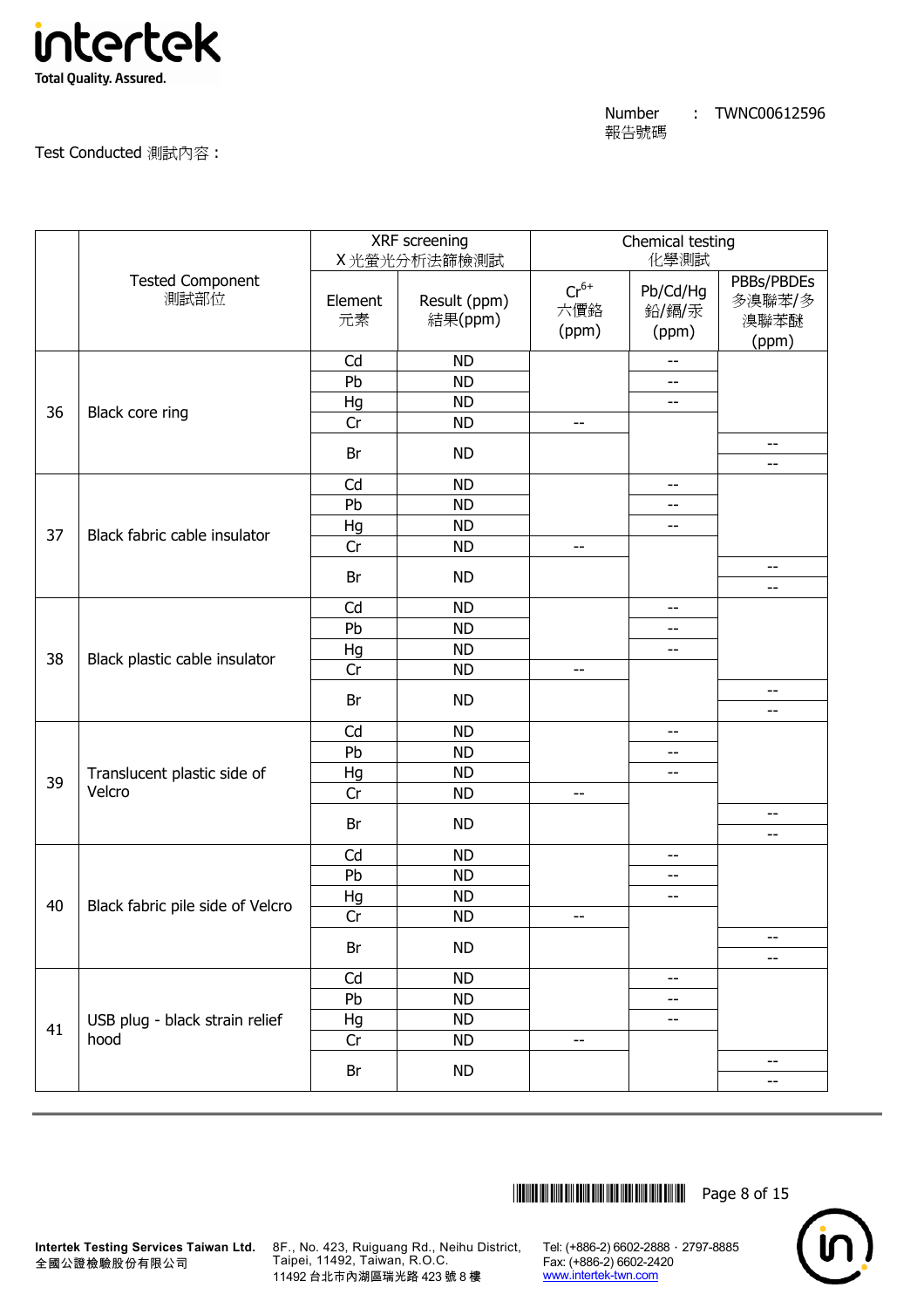

| Number | TWNC00612596 |
|--------|--------------|
| 報告號碼   |              |

Test Conducted 測試內容 :

|    |                                 | XRF screening<br>X光螢光分析法篩檢測試 |                         | Chemical testing<br>化學測試  |                            |                                       |
|----|---------------------------------|------------------------------|-------------------------|---------------------------|----------------------------|---------------------------------------|
|    | <b>Tested Component</b><br>測試部位 | Element<br>元素                | Result (ppm)<br>結果(ppm) | $Cr^{6+}$<br>六價鉻<br>(ppm) | Pb/Cd/Hg<br>鉛/鎘/汞<br>(ppm) | PBBs/PBDEs<br>多溴聯苯/多<br>溴聯苯醚<br>(ppm) |
|    |                                 | Cd                           | <b>ND</b>               |                           | --                         |                                       |
|    |                                 | Pb                           | <b>ND</b>               |                           | --                         |                                       |
| 42 | USB plug - golden metal frame   | Hg                           | <b>ND</b>               |                           | --                         |                                       |
|    |                                 | Cr                           | <b>ND</b>               | $- -$                     |                            |                                       |
|    |                                 | Br                           | <b>NA</b>               |                           |                            | $-$<br>$-$                            |
|    |                                 | Cd                           | <b>ND</b>               |                           | --                         |                                       |
|    |                                 | Pb                           | <b>ND</b>               |                           | --                         |                                       |
| 43 | USB plug - white plastic socket | Hg                           | <b>ND</b>               |                           | --                         |                                       |
|    |                                 | Cr                           | <b>ND</b>               | --                        |                            |                                       |
|    |                                 | Br                           | <b>ND</b>               |                           |                            | $- -$                                 |
|    |                                 |                              |                         |                           |                            | $-$                                   |
|    |                                 | Cd                           | <b>ND</b>               |                           | --                         |                                       |
|    |                                 | Pb                           | <b>ND</b>               |                           | --                         |                                       |
| 44 | USB plug - silvery/golden       | Hg                           | <b>ND</b>               |                           | --                         |                                       |
|    | metal pin                       | Cr                           | <b>ND</b>               | --                        |                            |                                       |
|    |                                 | Br                           | <b>NA</b>               |                           |                            | $- -$<br>--                           |

Remarks: 備註

= Parts per million  $=$  mg/kg

ppm

百萬分之一 = 毫克/公斤

- ND = Not detected and pass, the screened sample is found to be under detection limit of table II. 未檢測出且合格, 測試部位的結果低於表格 II 中的偵測極限
- $NA = Not applicable$ 
	- 不適用
	- = Not tested 未檢測
- Negative = A negative test result indicated positive observation was not found at the time of test. When the spot test showed a negative result, the boiling water extraction procedure shall be used to verify the result.

A negative test result indicated positive observation was not found at the time of test. 此陰性結果顯示樣品在分析過程中無發現任何陽性現象的存在。若點測試的結果為陰性, 應以沸水萃取法查證結果。

- As per applicant's request, the Chromium VI ( $Cr<sup>6+</sup>$ ) content of metal material was conducted spot test only.
	- 依據客戶要求,金屬材質的部位僅以點測試測量六價鉻含量。
- PCB assembly was ground and randomly selected for test.
- 印刷電路板經粉碎及隨機均勻取樣後進行測試。

**THEFT IN SET OF 15** THE SET OF 15

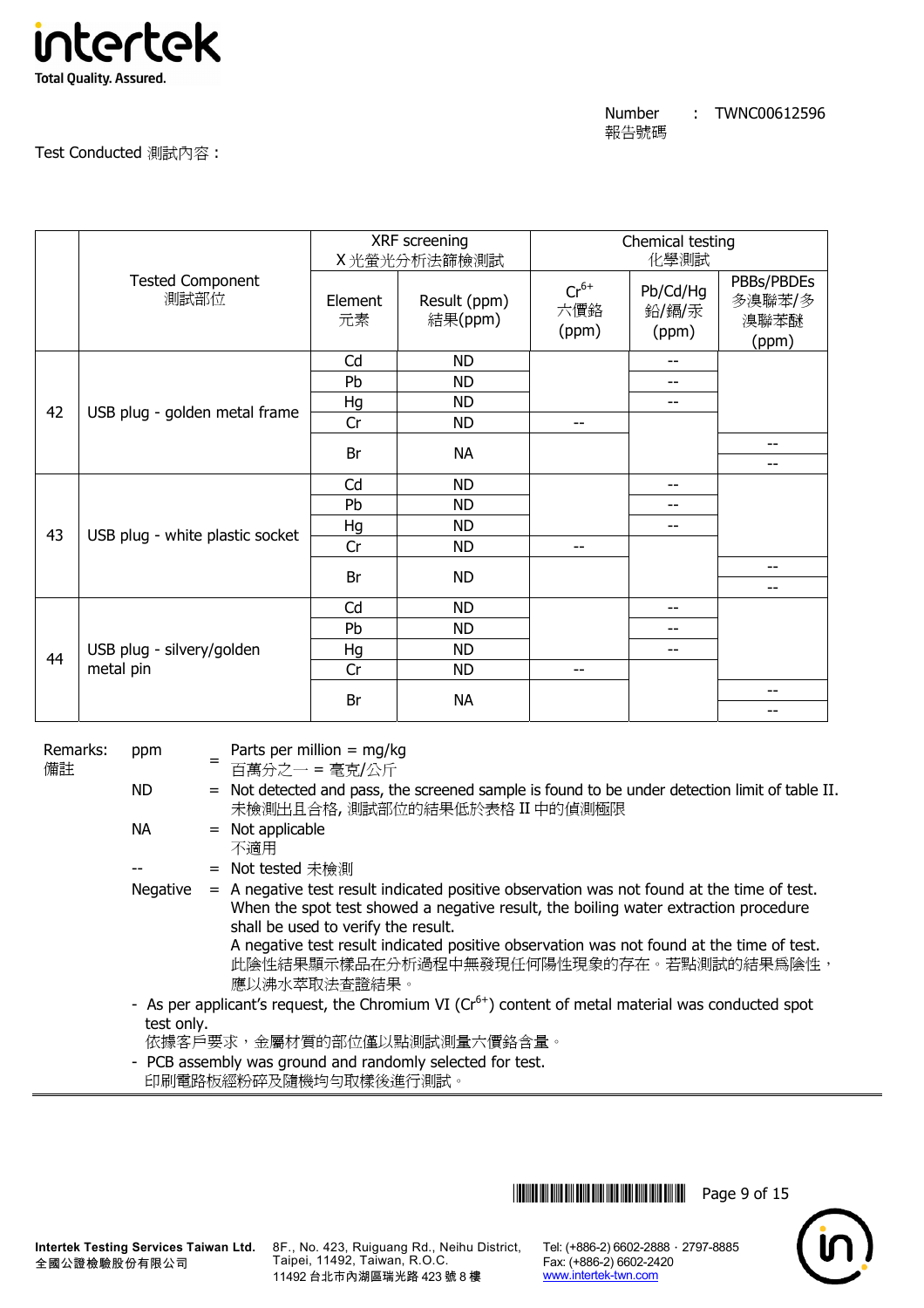

Test Conducted 測試內容 :

Responsibility of Chemist 分析人員 : Pelny Hsiao/ Vita Fu

| Date Sample Received 樣品收件日期   :  Jun 12, 2017 / Jul 14, 2017 |                                                               |
|--------------------------------------------------------------|---------------------------------------------------------------|
| Test Period 樣品測試期間                                           | : Jun 13, 2017 to Jun 27, 2017 / Jul 14, 2017 to Jul 19, 2017 |

Table I: XRF screening limits in mg/kg for regulated elements in various materials. 表格 I: X 光螢光分析法在不同材質中對不同元素的篩檢極限(mg/kg)

| Element | <b>Polymer Materials</b>       | <b>Metallic Materials</b>      | <b>Composite Materials</b>     |
|---------|--------------------------------|--------------------------------|--------------------------------|
| 元素      | 聚合物材質                          | 金屬材質                           | 複合性材質                          |
| 鎘 (Cd)  | $BL \le 70 < X < 130 \le OL$   | $BL \le 70 < X < 130 \le OL$   | $BL \le 70 < X < 150 \le OL$   |
| 鉛(Pb)   | $BL \le 700 < X < 1300 \le OL$ | $BL \le 700 < X < 1300 \le OL$ | $BL \le 500 < X < 1500 \le OL$ |
| 汞 (Hg)  | $BL \le 700 < X < 1300 \le OL$ | $BL \le 700 < X < 1300 \le OL$ | $BL \le 500 < X < 1500 \le OL$ |
| 銘 (Cr)  | $BL \le 700 < X$               | $BL \le 700 < X$               | $BL \le 500 < X$               |
| 溴(Br)   | $BL \leq 300 < X$              | Not Applicable<br>不適用          | $BL \le 250 < X$               |

| Remarks:<br>備註 | $mq/kg =$ |     | Milligram per kilogram $=$ ppm<br>百萬分之一 = 毫克/公斤 |
|----------------|-----------|-----|-------------------------------------------------|
|                | BL        | $=$ | <b>Below Limit</b><br>低於極限                      |
|                | X         | $=$ | Inconclusive result<br>不確定的結果                   |
|                | ΩL        | $=$ | Over Limit<br>高於極限                              |

Table II: Estimated detection limits in mg/kg for regulated elements in various matrices.

### 表格 II:不同元素在不同材質中的偵測極限(/mg/kg)

| Element | <b>Polymer Materials</b> | <b>Metallic Materials</b> | <b>Composite Materials</b> |
|---------|--------------------------|---------------------------|----------------------------|
| 元素      | 聚合物材質                    | 金屬材質                      | 複合性材質                      |
| 鎘 (Cd)  | 50                       | 70                        | 70                         |
| 鉛(Pb)   | 100                      | 200                       | 200                        |
| 汞(Hg)   | 100                      | 200                       | 200                        |
| 銘 (Cr)  | 100                      | 200                       | 200                        |
| 溴(Br)   | 200                      | Not Applicable<br>不適用     | 200                        |



**Intertek Testing Services Taiwan Ltd.** 全國公證檢驗股份有限公司

8F., No. 423, Ruiguang Rd., Neihu District, Taipei, 11492, Taiwan, R.O.C. 11492 台北市內湖區瑞光路 423 號 8 樓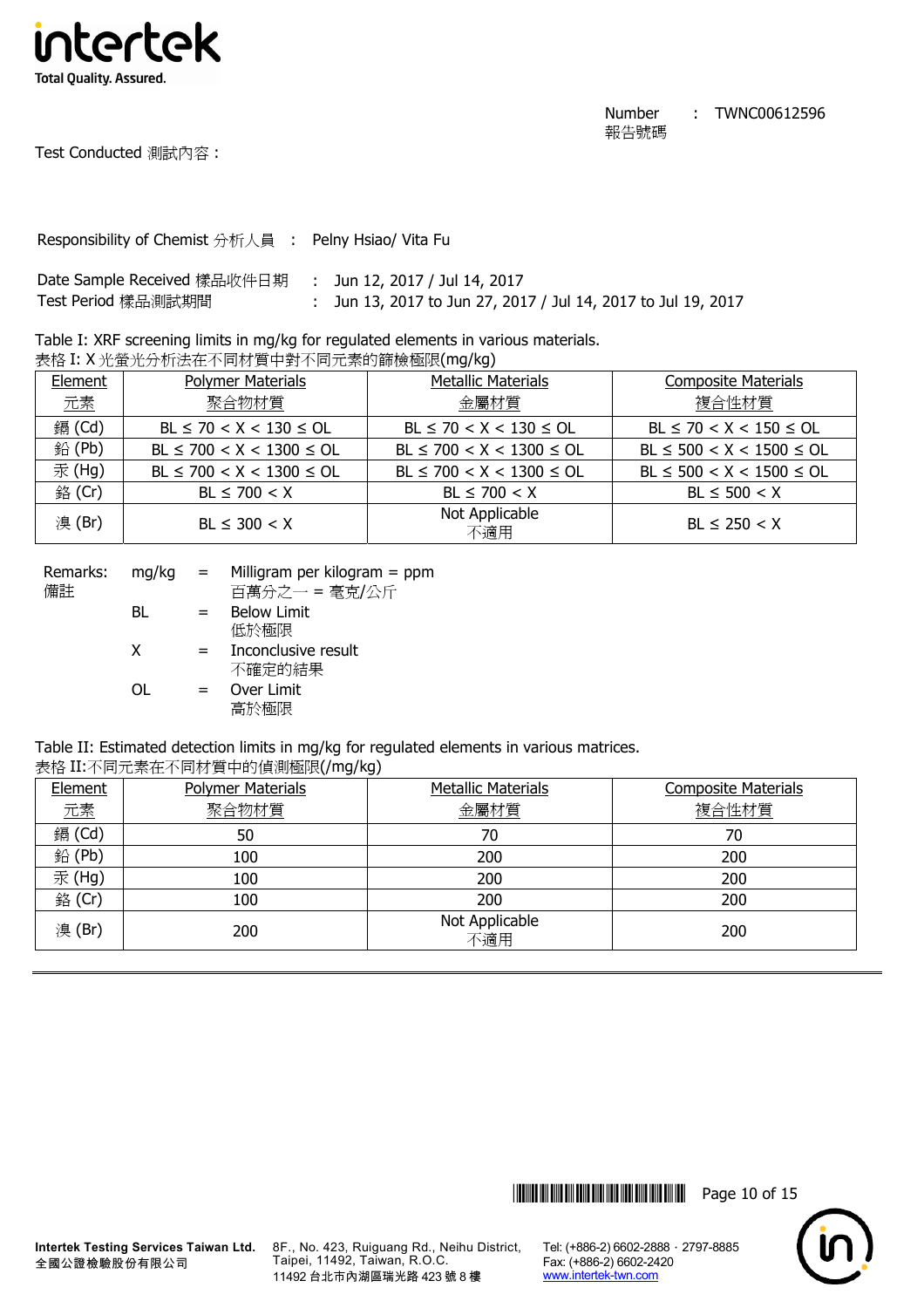

Test Conducted 測試內容 :

Number 報告號碼 : TWNC00612596

Disclaimers:

聲明

The numerical test data of this XRF screening report is for reference purposes only due to the data variation incurred from various factors as described in next paragraph. The applicant shall make its/his/her own judgment as to whether the information provided in this XRF screening report is sufficient for its/his/her purposes.

此 X 光螢光分析法篩檢報告僅作為參考之用,因測試結果會受到多種因素的影響,細節於下個段落中說明。 申請者應自行評估本報告中所提供的資訊是否符合其申請目的。

The results shown in this XRF screening report will differ based on various factors, including but not limited to, the sample size, thickness, area, surface flatness, equipment parameters and matrix effect (e.g. plastic, rubber, metal, glass, ceramic etc.). Further wet chemical pre-treatment with relevant chemical equipment analysis are required to obtain quantitative data.

X 光螢光分析法篩檢的結果會受到很多因素影響,包含但不限於樣品的大小,厚度,面積,表面平整度,設備參數,與基質效應 (舉 例:塑膠,橡膠,金屬,陶瓷等), 需要進一步的化學前處理及相對應的化學分析設備以得到定量的數據。



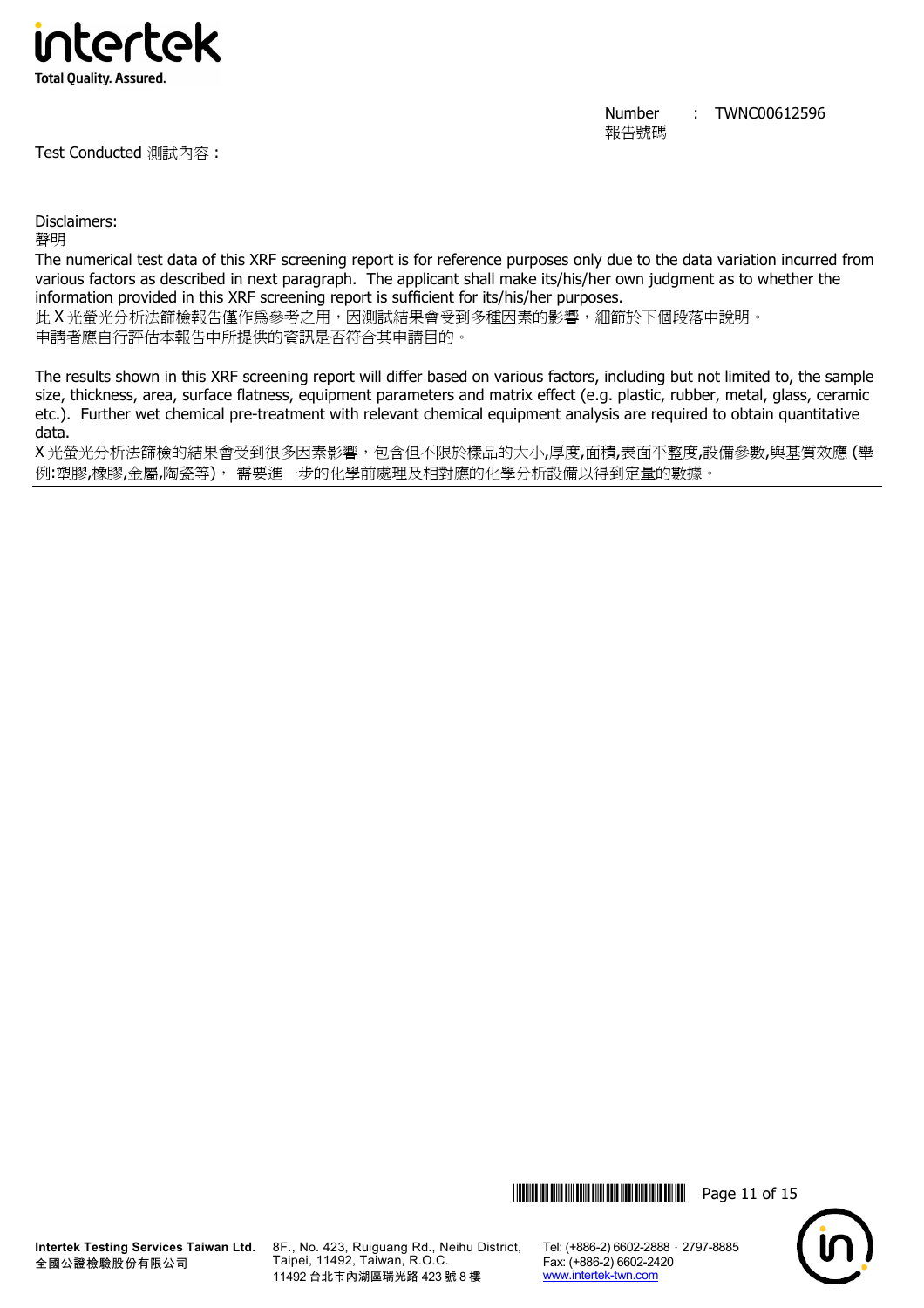

Test Conducted 測試內容 :

Chemical Test Method 化學測試方法

| <b>Test Item</b>                                                    | <b>Test Method</b>                                                                                                                                                                                                                                          | <b>Reporting Limit</b> |
|---------------------------------------------------------------------|-------------------------------------------------------------------------------------------------------------------------------------------------------------------------------------------------------------------------------------------------------------|------------------------|
| 測試項目                                                                | 測試方法                                                                                                                                                                                                                                                        | 報告極限                   |
| Cadmium (Cd) Content<br>鎘含量                                         | With reference to IEC 62321-5: 2013, by microwave or acid<br>digestion and determined by ICP-OES.<br>參考 IEC 62321-5: 2013, 以微波或酸液消化法消化樣品並用<br>感應耦合電漿原子發射光譜儀分析。                                                                                              | 2 ppm                  |
| Lead (Pb) Content<br>鉛含量                                            | With reference to IEC 62321-5: 2013, by microwave or acid<br>digestion and determined by ICP-OES.<br>參考 IEC 62321-5: 2013, 以微波或酸液消化法消化樣品並用<br>感應耦合電漿原子發射光譜儀分析。                                                                                              | 2 ppm                  |
| Mercury (Hg) Content<br>汞含量                                         | With reference to IEC 62321-4: 2013, by microwave or acid<br>digestion and determined by ICP-OES.<br>參考 IEC 62321-4: 2013, 以微波或酸液消化法消化樣品並用<br>感應耦合電漿原子發射光譜儀分析。                                                                                              | 2 ppm                  |
| Chromium VI (Cr <sup>6+</sup> ) Content<br>六價鉻含量<br>(for non-metal) | With reference to IEC 62321-7-2: 2017, organic solvent was<br>used to dissolve or swell sample matrix, followed by alkaline<br>digestion and determined by UV-Vis Spectrophotometer.<br>參考 IEC 62321-7-2:2017, 以有機溶劑溶解或使樣品基質膨<br>脹,再進行鹼液消化,用紫外光-可見光分光光度計分析。 | 8 ppm                  |
| Chromium VI (Cr <sup>6+</sup> ) Content<br>六價鉻含量<br>(for metal)     | With reference to IEC 62321: 2008, by spot test.<br>參考 IEC 62321:2008 第一版附錄 B, 以點測試法分析。                                                                                                                                                                     | 1 ppm                  |
| Polybrominated Biphenyls (PBBs)<br>多溴聯苯                             | With reference to IEC 62321-6: 2015, by solvent extraction<br>and determined by GC-MS and further HPLC-DAD<br>confirmation when necessary.<br>參考 IEC 62321-6: 2015, 以溶劑萃取並用氣相層析質譜儀分<br>析,必要時會以高效液相層析儀光二極體陣列偵測儀進行確<br>認。                                     | 5 ppm                  |
| Polybrominated Diphenyl Ethers<br>(PBDEs) 多溴聯苯醚                     | With reference to IEC 62321-6: 2015, by solvent extraction<br>and determined by GC-MS and further HPLC-DAD<br>confirmation when necessary.<br>參考 IEC 62321-6: 2015, 以溶劑萃取並用氣相層析質譜儀分<br>析,必要時會以高效液相層析儀光二極體陣列偵測儀進行確<br>認。                                     | 5 ppm                  |

Remark : Reporting Limit = Quantitation limit of analyte in sample 測試樣品之定量偵測極限 備註



8F., No. 423, Ruiguang Rd., Neihu District, Taipei, 11492, Taiwan, R.O.C. 11492 台北市內湖區瑞光路 423 號 8 樓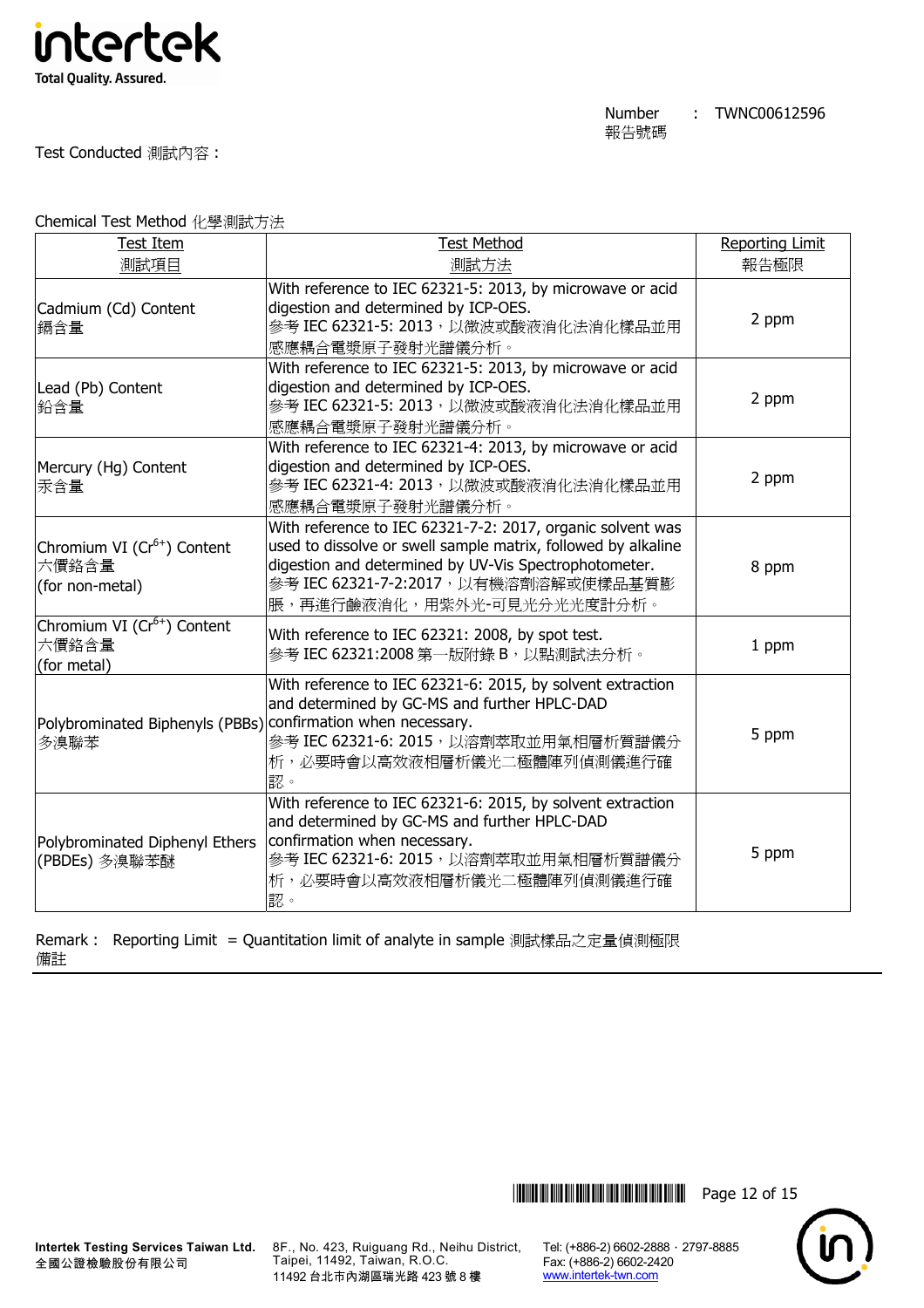

Test Conducted 測試內容 :

## RoHS Limit RoHS 限值

| Restricted Substances 限用物質                    | Limits 限值         |  |
|-----------------------------------------------|-------------------|--|
| Cadmium (Cd) content 鎘含量                      | $0.01\%$ (100ppm) |  |
| Lead (Pb) content 鉛含量                         | $0.1\%$ (1000ppm) |  |
| Mercury (Hg) content 汞含量                      | $0.1\%$ (1000ppm) |  |
| Chromium VI (Cr <sup>6+</sup> ) content 六價鉻含量 | $0.1\%$ (1000ppm) |  |
| Polybrominated Biphenyls (PBBs) 多溴聯苯          | $0.1\%$ (1000ppm) |  |
| Polybrominated Diphenyl Ethers (PBDEs) 多溴聯苯醚  | $0.1\%$ (1000ppm) |  |

The limits were quoted from Annex II of 2011/65/EU for homogeneous material.

本限值是依據歐盟指令 2011/65/EU 附錄二針對均質材質所訂定。





8F., No. 423, Ruiguang Rd., Neihu District, Taipei, 11492, Taiwan, R.O.C. 11492 台北市內湖區瑞光路 423 號 8 樓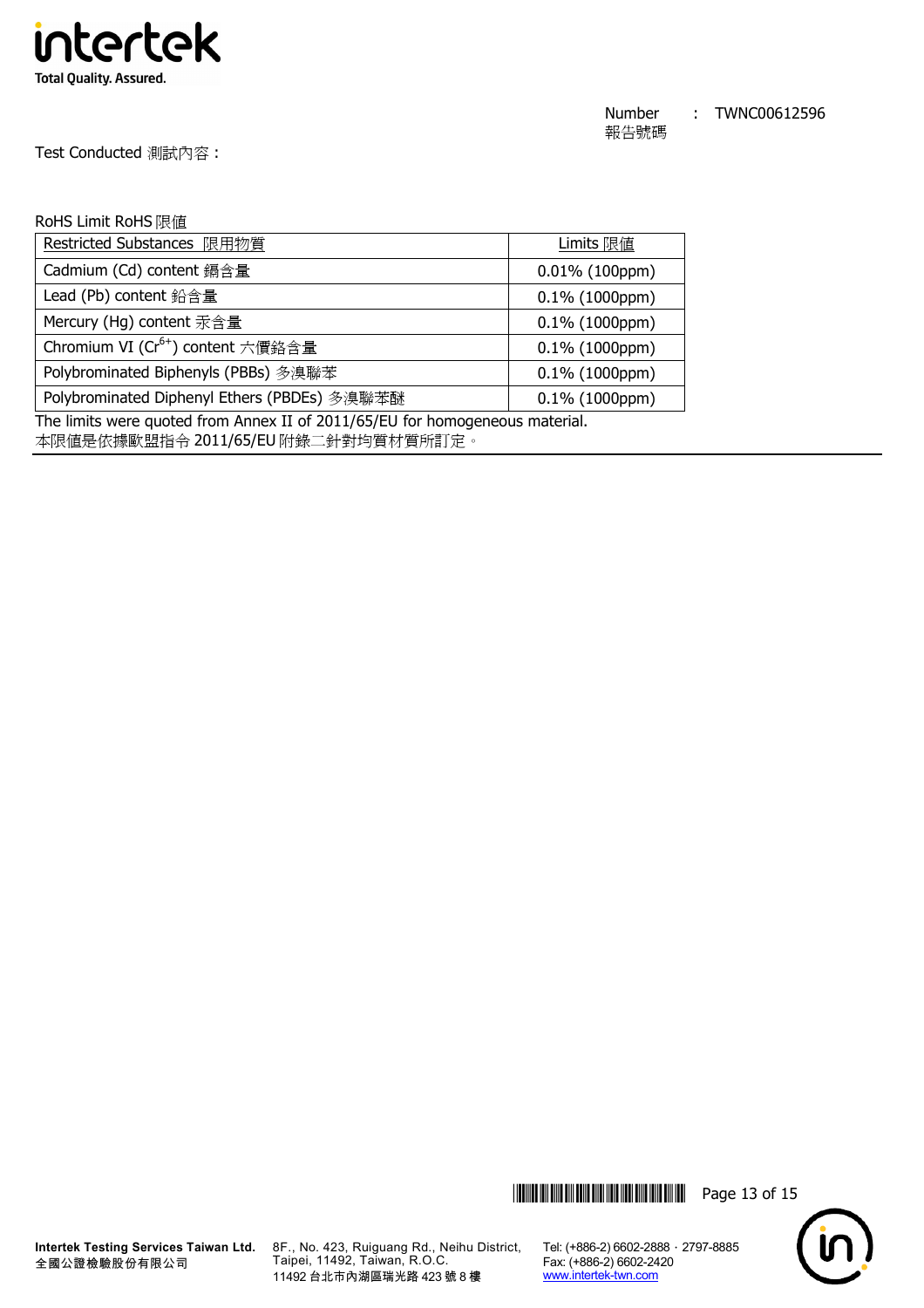











\*THJ0612596\* Page 14 of 15



**Intertek Testing Services Taiwan Ltd.** 全國公證檢驗股份有限公司

8F., No. 423, Ruiguang Rd., Neihu District, Taipei, 11492, Taiwan, R.O.C. 台北市內湖區瑞光路 423 號 8 樓